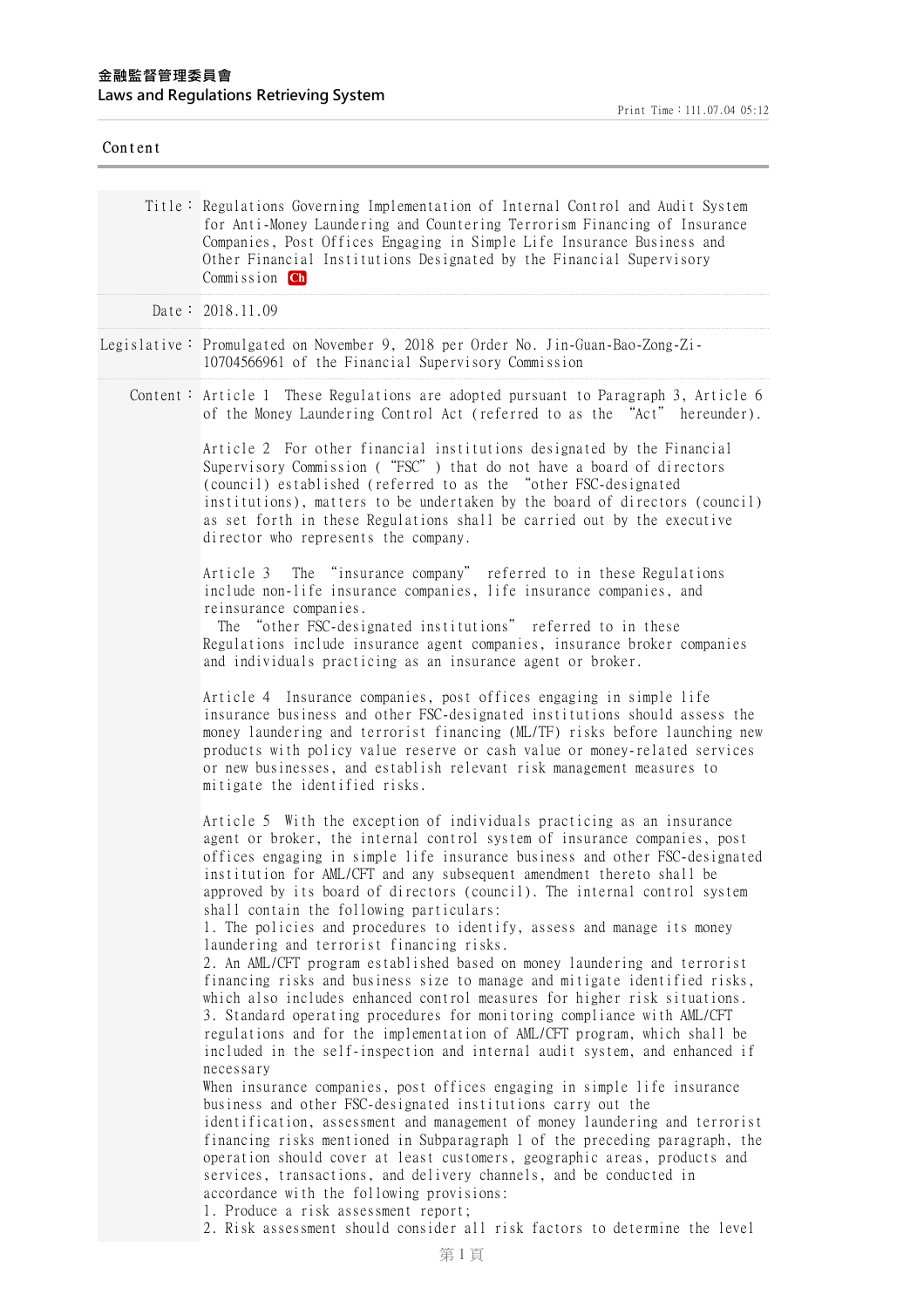of overall risk, and appropriate measures to mitigate the risks; 3. There should be a risk assessment update mechanism in place to ensure that risk data are kept up-to-date.

4. When the risk assessment report is completed or updated, submit the report to the FSC for recordation.

The AML/CFT program mentioned in Subparagraph 2 of Paragraph 1 hereof shall include the following policies, procedures and controls; the AML/CFT program of insurance agent companies, insurance broker companies and individuals practicing as an insurance agent or broker need not include Items 2 and 3 below

1. Verification of customer identity;

2. Watch list filtering of customers and trading counterparties;

3. Ongoing monitoring of transactions;

4. Record keeping;

5. Reporting of currency transactions above a certain amount;

6. Reporting of suspicious money laundering or terrorist financing transactions.

7. Appointment of a compliance officer at the management level to take charge of AML/CFT compliance matters;

8. Employee screening and hiring procedure;

9. Ongoing employee training program;

10. An independent audit function to test the effectiveness of AML/CFT system; and

11. Other matters required by the AML/CFT regulations and the competent authorities

Insurance companies, post offices engaging in simple life insurance business and other FSC-designated institutions shall establish a grouplevel AML/CFT program for implementation by branches (or subsidiaries) within the group. The AML/CFT program shall include the policies, procedures and controls mentioned in the preceding paragraph, and in addition, the following particulars without violating the information confidentiality regulations of the ROC and countries or jurisdictions at where the foreign branches (or subsidiaries) are located:

1. Policies and procedures for sharing information within the group required for the purposes of customer due diligence and money laundering and terrorist financing risk management;

2. When necessary for AML/CFT purposes, group-level compliance, audit, and AML/CFT functions should be provided with customer and transaction information as well as information on unusual transactions or activities and analysis therefor from foreign branches (or subsidiaries); when necessary, foreign branches (or subsidiaries) can access such information through group management functions; and

3. Adequate safeguards on the confidentiality and use of information exchanged, including safeguard against information leakage.

Insurance companies, post offices engaging in simple life insurance business and other FSC-designated institutions shall ensure that its foreign branches (or subsidiaries) apply AML/CFT measures to the extent that the laws and regulations of host countries or jurisdictions so permit, and those measures should be consistent with those adopted by the head office (or parent company). Where the minimum requirements of the countries where its head office (or parent company) and branches (or subsidiaries) are located are different, the branch (or subsidiary) shall choose to follow the criteria which are higher. However, in case there is any doubt regarding the determination of higher or lower criteria, the determination by the competent authority of the place at where the head office of insurance company, post office engaging in simple life insurance business or other FSC-designated institution is located shall prevail. If a foreign branch (or subsidiary) is unable to adopt the same criteria as the head office (or parent company) due to prohibitions from foreign laws and regulations, appropriate additional measures should be taken to manage the risks of money laundering and terrorist financing, and a report shall be made to the FSC.

For insurance companies, post offices engaging in simple life insurance business and other FSC-designated institutions that have a board of directors (council) established, its board of directors (council) holds the ultimate responsibility for ensuring the establishment and maintenance of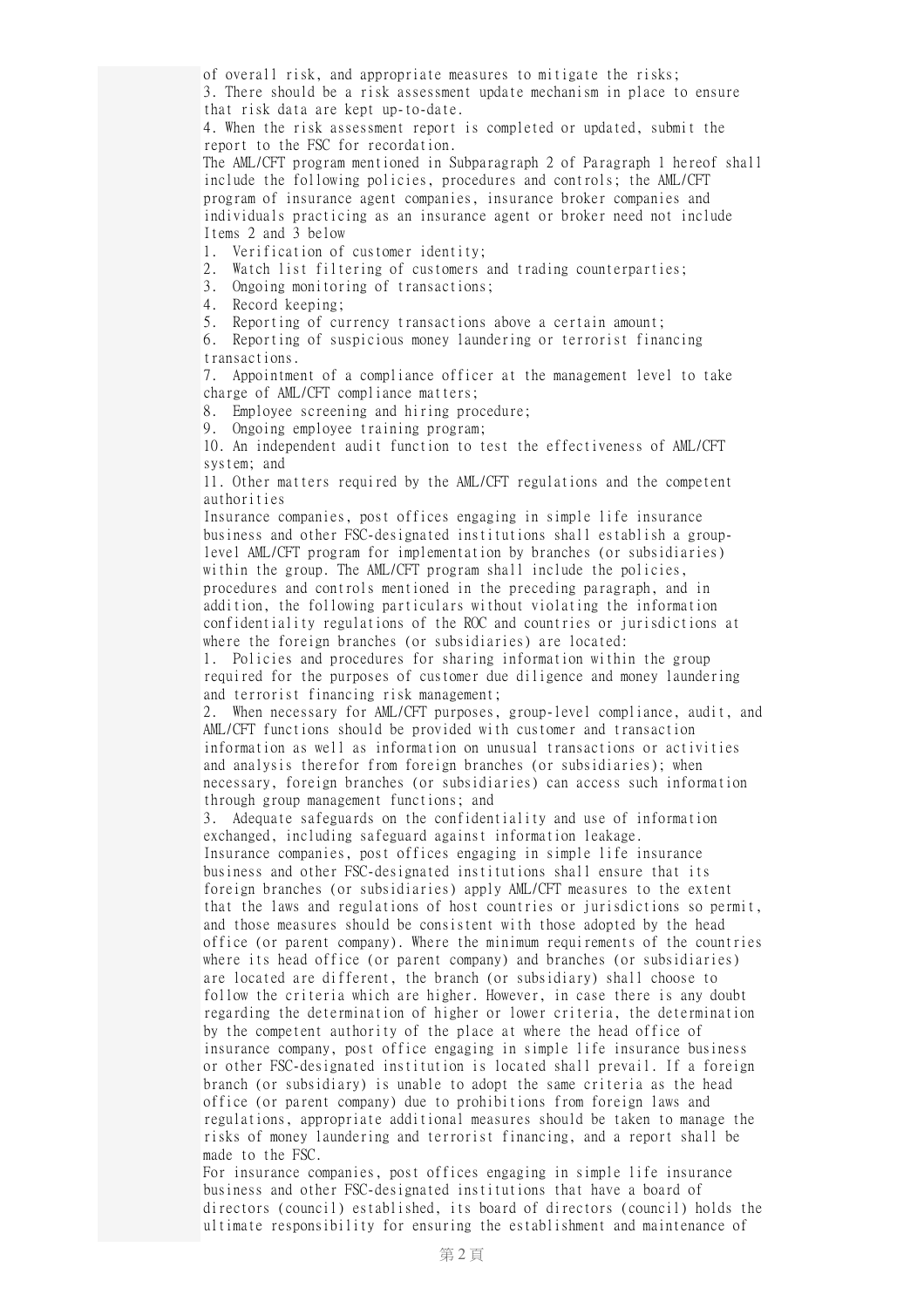appropriate and effective AML/CFT internal controls. The board of directors (council) and senior management of the company/post office/institution should understand its money laundering and terrorist financing risks and the operation of its AML/CFT program, and adopt measures to create a culture of AML/CFT compliance.

Article 6 Insurance companies, post offices engaging in simple life insurance business and other FSC-designated institutions shall be staffed with adequate number of AML/CFT personnel and resources appropriate to the size and risks of its business. Its board of directors (council) shall appoint a senior officer to act as the chief AML/CFT compliance officer and vest the officer full authority in coordinating and supervising AML/CFT implementation and shall ensure that its AML/CFT personnel and the chief AML/CFT compliance officer do not hold concurrent posts that may have a conflict of interest with their AML/CFT responsibilities. A domestic life insurance company shall, in addition, set up an independent, dedicated AML/CFT compliance unit under the president, or the legal compliance unit or risk management unit of the head office. The AML/CFT compliance unit may not handle businesses other than AML/CFT.

For insurance agent companies and insurance broker companies that solicit insurance business but are not subject to the requirement for internal control set forth in Subparagraph 2, Article 2 of the Regulations Governing the Implementation of Internal Control and Audit System and Business Solicitation System of Insurance Agent Companies and Insurance Broker Companies (referred to as the "Implementation Regulations" hereunder), its board of directors (council or delegated responsible unit) shall assign at least one personnel to handle the AML/CFT operation and make sure that such personnel does not hold concurrent posts that may have a conflict of interest with his/her AML/CFT responsibilities. However insurance agent companies shall comply with the provisions of the preceding paragraph regarding the appointment of AML/CFT personnel and officer insurance company with respect to its underwriting and claim settlement operations undertaken on behalf of an insurance company.

The dedicated compliance unit or chief AML/CFT compliance officer mentioned in Paragraphs 1 shall be charged with the following duties:

1. Supervising the planning and implementation of policies and procedures for identifying, assessing and monitoring money laundering and terrorist financing risks.

2. Coordinating and supervising enterprise-wide AML/CFT risk

identification and assessment.

3. Monitoring and controlling money laundering and terrorist financing risks.

4. Developing an AML/CFT program.

5. Coordinating and supervising the implementation of AML/CFT program. 6. Confirming compliance with AML/CFT regulations, including the relevant compliance template or self-regulatory rules produced by the trade association the enterprise belongs to and approved by the FSC.

7. Supervising the reporting on transactions suspicious of money laundering or terrorist financing and on the properties or property interests and location of individuals or legal entities designated by the Counter-Terrorism Financing Act to the Investigation Bureau, Ministry of Justice.

8. Other matters related to AML/CFT.

The chief AML/CFT compliance officer mentioned in Paragraph 1 hereof should report to the board of directors (council) and supervisors (board of supervisors) or the audit committee at least semiannually, or whenever a major regulatory violation is discovered.

The foreign business units of an insurance company, a post office engaging in simple life insurance business or an other FSC-designated institution shall be staffed with an adequate number of AML/CFT personnel in view of the number of local branches, and the size and risks of its business, and appoint an AML/CFT compliance officer to take charge of the coordination and supervision of related compliance matters.

The appointment of AML/CFT compliance officer by the foreign business unit of an insurance company, a post office engaging in simple life insurance business or an other FSC-designated institution shall comply with the local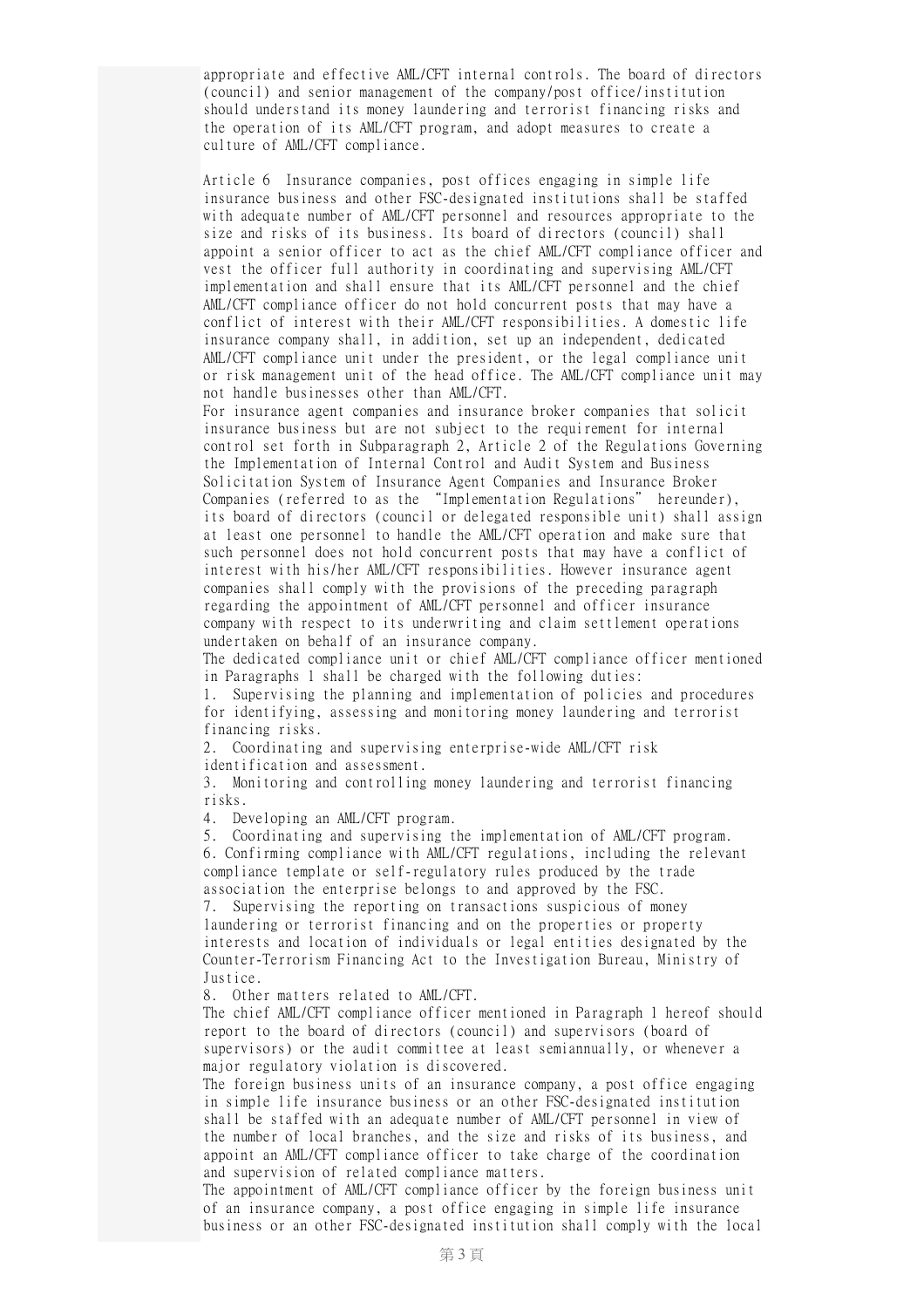regulations and the requirements of the host country. The AML/CFT compliance officer shall be vested with full authority in coordinating and supervising AML/CFT implementation, including reporting directly to the chief AML/CFT compliance officer mentioned in Paragraph 1 and should not hold other posts except for the post of legal compliance officer. If the AML/CFT compliance officer holds other concurrent posts, the foreign business unit should communicate the fact with the local competent authority of the host country to confirm that the holding of other concurrent posts will not result or potentially result in conflict of interest, and report the matter to the FSC for recordation.

Article 7 The domestic and foreign business units of an insurance company, a post office engaging in simple life insurance business or an other FSCdesignated institution shall appoint a senior manager to act as the supervisor to take charge of supervising AML/CFT related matters of the business unit, and conduct self-inspection in accordance with relevant rules.

The internal audit unit of an insurance company, a post office engaging in simple life insurance business or an other FSC-designated institution (except for those mentioned in Paragraph 3 hereof) shall audit the following matters and submit audit opinions:

1. Whether the money laundering and terrorist financing risk assessment and the AML/CFT program meet the regulatory requirements and are vigorously implemented; and

2. The effectiveness of AML/CFT program.

Insurance agent companies and insurance broker companies that are not subject to the requirement for internal audit system set forth in Subparagraph 1, Article 2 of the Implementation Regulations and individuals practicing as an insurance agent or broker may undertake matters set out in these Regulations in accordance with the manners and guidelines drafted by the trade association they belong to and approved by the FSC; each member of the trade association should submit regularly its annual AML/CFT audit report to the FSC for recordation through the trade association. Insurance companies, post offices engaging in simple life insurance business and insurance agent companies or insurance broker companies subject to the requirement for internal control set forth in Paragraphs 1 and 2, Article 2 of the Implementation Regulations shall follow the provisions below with regard to the implementation and statement of internal AML/CFT control:

1. The president of an insurance company or a post office engaging in simple life insurance business should oversee that respective units prudently evaluate and review the implementation of internal AML/CFT control system. The chairman, president, chief auditor (internal auditor) and chief AML/CFT compliance officer shall jointly issue a statement on internal AML/CFT control (see attached), which shall be submitted to the board of directors (council) for approval and disclosed on the website of the insurance enterprise within three (3) months after the end of each fiscal year, and filed via a website designated by the FSC.

2. The president of an insurance agent company or insurance broker company subject to the requirement for internal control set forth in Paragraphs 1 and 2, Article 2 of the Implementation Regulations should oversee that respective units prudently evaluate and review the implementation of internal AML/CFT control system. The chairman, president, internal auditor and chief AML/CFT compliance officer shall jointly issue a statement on internal AML/CFT control (see attached), which shall be submitted to the board of directors (council) for approval and filed in a manner designated by the FSC before the end of April every year.

For the branches of a foreign insurance company, insurance agent company or insurance broker company in Taiwan, the authorized personnel of its head office shall be responsible for matters concerning the board of director or supervisors under these Regulations. The statement mentioned in the preceding paragraph shall be jointly issued by the responsible person and chief AML/CFT compliance officer of the branch in Taiwan as authorized by the head office as well as the officer in charge of audit operation in Taiwan area.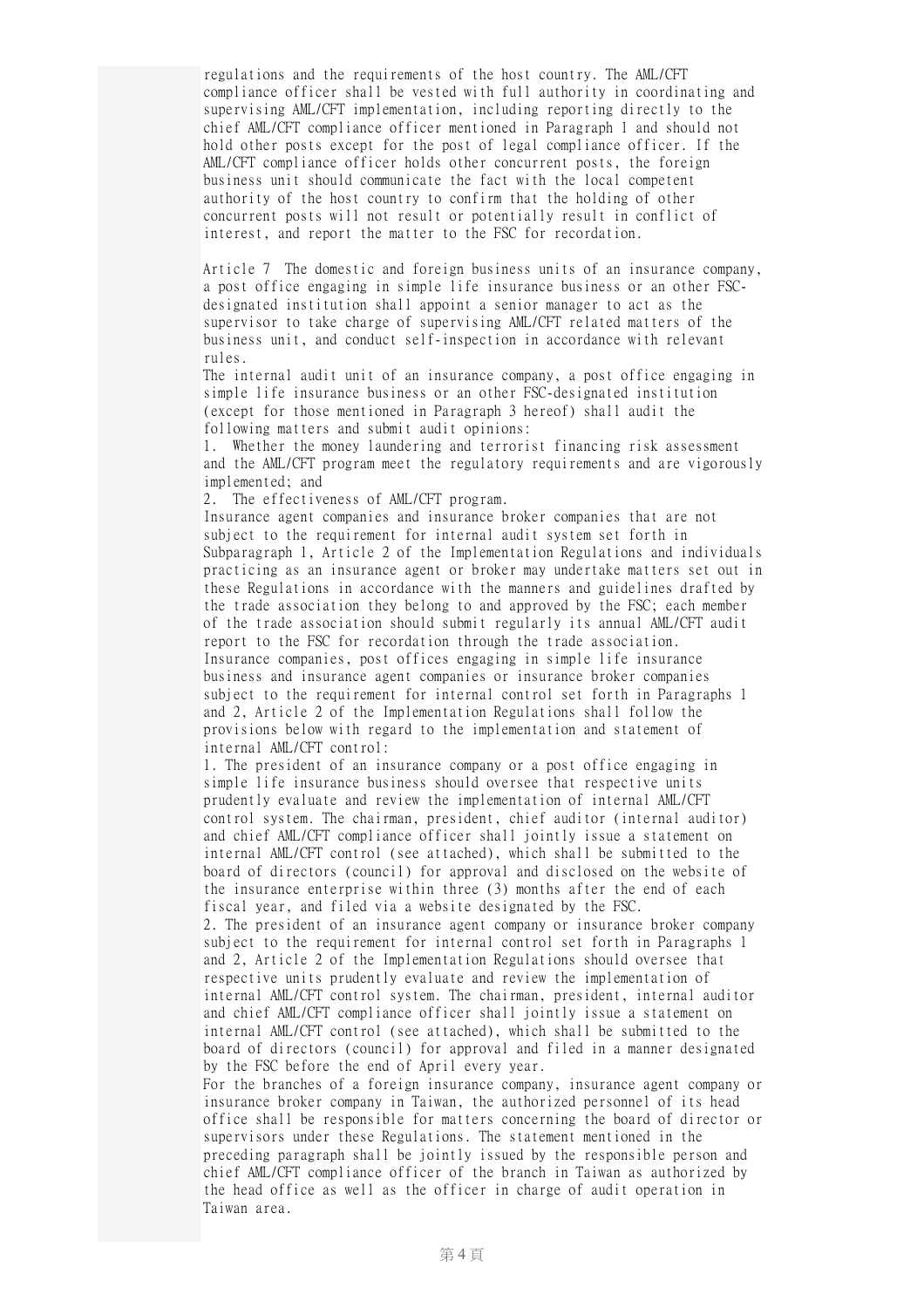Article 8 Insurance companies, post offices engaging in simple life insurance business and other FSC-designated institutions shall establish procedures for screening and hiring high-quality employees, including examining whether the prospective employee has character integrity and the professional knowledge required to perform their duties.

The chief AML/CFT compliance officer, the personnel of dedicated AML/CFT unit and the AML/CFT supervisor of domestic business units of insurance companies, post offices engaging in simple life insurance business and other FSC-designated institutions shall possess one of the following qualifications in three (3) months after appointment/assignment to the post and the insurance enterprise shall set out relevant control mechanism to ensure compliance with the provisions hereof:

1. Having served as a compliance officer or AML/CFT personnel on a fulltime basis for at least three (3) years;

2. For chief AML/CFT compliance officers and personnel of dedicated AML/CFT unit, having attended not less than 24 hours of courses offered by institutions recognized by the FSC, passed the exams and received completion certificates therefor; for the AML/CFT supervisors of domestic business units, having attended not less than 12 hours of courses offered by institutions recognized by the FSC, passed the exams and received completion certificates therefor. But chief AML/CFT compliance officers who also act as legal compliance officer or personnel of dedicated AML/CFT unit who also acts as legal compliance personnel are deemed to meet the qualification requirement under this subparagraph after they have attended at least 12 hours of training on AML/CFT offered by institutions recognized by the FSC; or

3. Having received a domestic or international AML/CFT professional certificate issued by an institution recognized by the FSC. The chief AML/CFT compliance officer, the personnel of dedicated AML/CFT unit and the AML/CFT supervisor of domestic business units mentioned in the preceding paragraph shall attend not less than 12 hours of training on AML/CFT offered by internal or external training units consented by the chief AML/CFT compliance officer mentioned in Paragraph 1 of Article 6 herein every year. The training shall cover at least newly amended laws and regulations, trends and patterns of money laundering and terrorist financing risks. If the person has obtained a domestic or international AML/CFT professional certificate issued by an institution recognized by the FSC in a year, the certificate may be used to offset the training hours for the year.

The AML/CFT supervisor and the AML/CFT officer and personnel of foreign business units of an insurance company, a post office engaging in simple life insurance business or an other FSC-designated institution shall possess professional knowledge in AML/CFT, be well informed in relevant local regulations, and attend not less than 12 hours of training on AML/CFT offered by foreign competent authorities or relevant institutions every year. If no such training is available, the personnel may attend training courses offered by internal or external training units consented by chief AML/CFT compliance officer mentioned in Paragraph 1 of Article 6 herein. Insurance companies, post offices engaging in simple life insurance business and other FSC-designated institutions shall arrange appropriate hours of orientation and on-the-job training of suitable contents on AML/CFT every year in view of the nature of its business for its directors (council members), supervisors, president, legal compliance personnel, internal auditors, business personnel and personnel related to AML/CFT operation to familiarize them with their AML/CFT duties and equip them with the professional knowhow to perform their duties. Individuals practicing as an insurance agent or broker shall attend at least 2 hours of training on AML/CFT a year based on the nature of their business.

Article 9 The FSC may adopt a risk-based approach to appoint officer(s) or entrust other appropriate institutions at any time to examine the implementation of the internal AML/CFT control system of an insurance company, a post office engaging in simple life insurance business or an other FSC-designated institution. The examination may be conducted onsite and offsite.